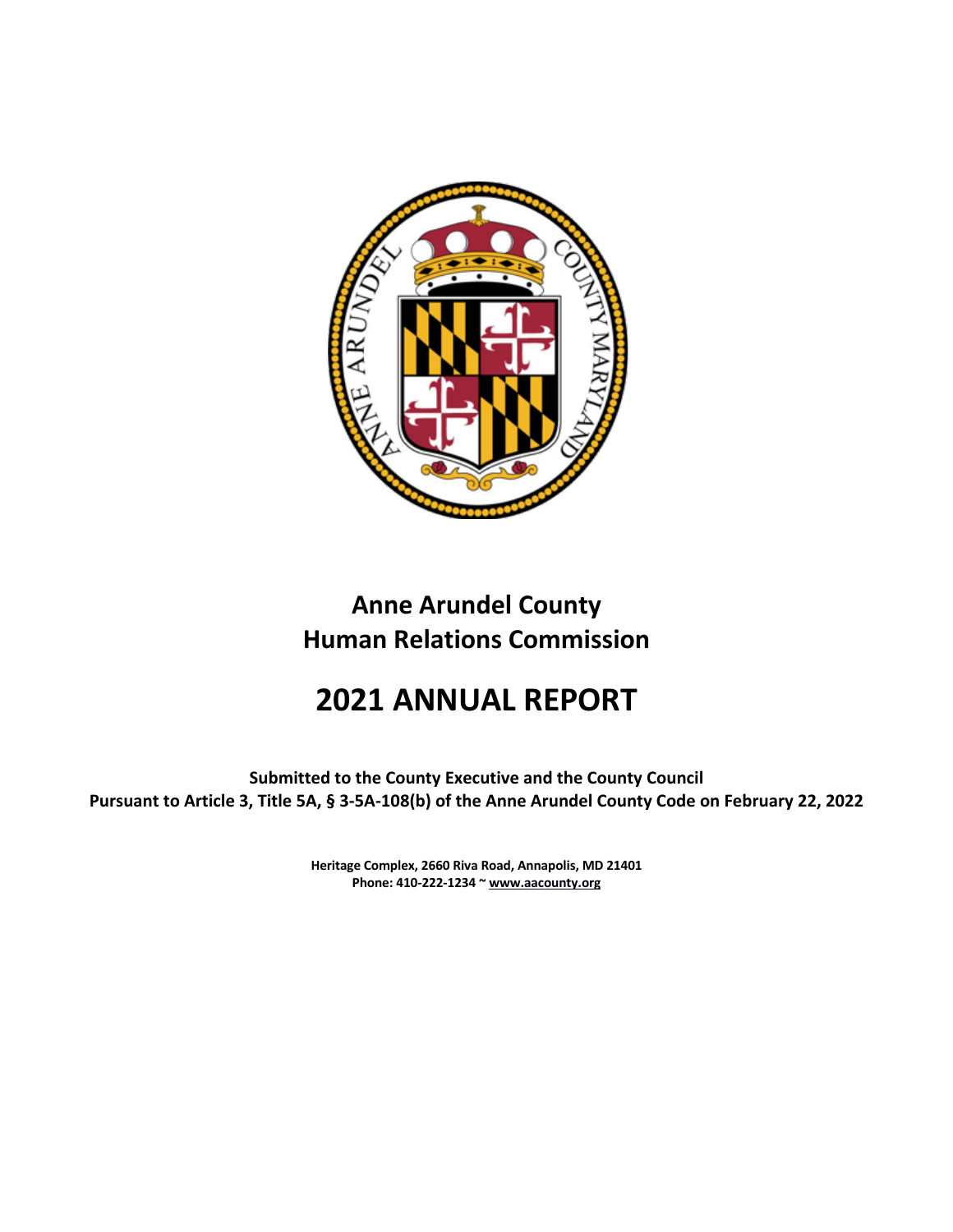### **Table of Contents**

| I.  | Purpose                                                                                                                                                | $\overline{2}$ |
|-----|--------------------------------------------------------------------------------------------------------------------------------------------------------|----------------|
| ΙΙ. | Background                                                                                                                                             | 2              |
| Ш.  | 2021 Accomplishments                                                                                                                                   | $\overline{2}$ |
| IV. | 2022 Goals                                                                                                                                             | 6              |
| V.  | Recommendations                                                                                                                                        | 7              |
|     | A. Fund the Human Relations Commission to Comply with the<br><b>Commission's Legislative Mandate</b>                                                   | 7              |
|     | <b>Enact County Law Reforming Policing Practices</b><br>В.                                                                                             | 9              |
|     | C. Enact County Law Requiring Equity Analysis Prior to Enacting<br>New Legislation or Policies                                                         | 9              |
|     | Implement a Countywide Workforce Diversity Policy<br>D.                                                                                                | 10             |
|     | Implement A Minority and Small Business Set Asides Policy<br>Е.                                                                                        | 10             |
|     | F. Create Committee Against Hate Violence to Counteract Hate<br>Crimes and Bias Incidents in the County by Executive Order                             | 11             |
|     | G. Provide Support for the Commission to Collect Data from<br>County Residents Regarding their Personal Experiences<br><b>Regarding Discrimination</b> | 13             |
| VI. | <b>Commission Membership</b>                                                                                                                           | 14             |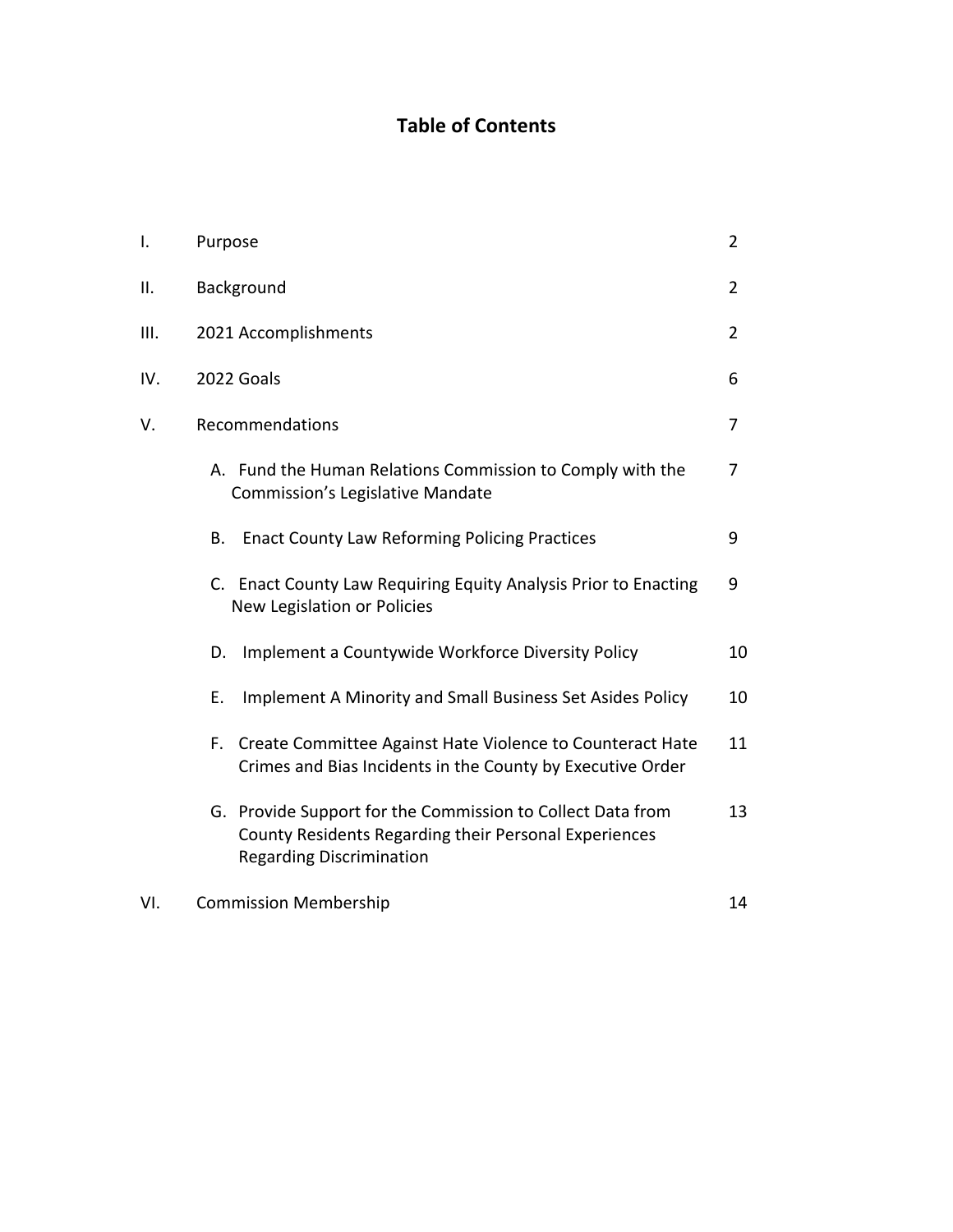#### **I. Purpose**

The purpose of this report is twofold: to comply with the annual reporting requirement imposed on the Human Relations Commission by § 3-5A-108(b) of the Anne Arundel County Code and to make recommendations under  $\S$  3-5a-108(a)(9) and (10) of the Code.

#### **II. Background**

The Anne Arundel County Human Relations Commission was originally created by Executive Order as a volunteer advisory body to help fight discrimination in Anne Arundel County. In 2019, the Commission was reconstituted through legislative enactment and is now codified in Article 3, Title 5A of the Anne Arundel County Code. The Human Relations Commission is now tasked with the mandate to work towards the elimination of discrimination and to enforce the County's fair housing law, codified at Article 1, Title 9 of the Anne Arundel County Code. In 2020 an Anne Arundel County charter amendment was passed that made the Human Relations Commission a part of the County Charter.

#### **I. 2021 Accomplishments**

The COVID-19 pandemic continues to have a disproportionate impact on the African American and Latino communities in the county, two of the larger groups that could benefit from the assistance of the Commission. These communities were still forced to focus on the immediate health and economic consequences of the pandemic that posted a threat to their survival in 2021. Understandably, these communities were less focused on seeking help from the Commission. This factor combined with pandemic instituted social gathering limitation has continued to have a significant impact on the Commission's ability to engage in community outreach and help the community understand its authority to enforce the County's fair housing law.

Despite the limitation on its ability to engage with the community, the Human Relations Commission had a number of accomplishments in 2021:

- **Maryland Commission on Civil Rights Fair Housing Training.** Keith Merkley, Education and Outreach Associate for the Maryland Commission on Civil Rights conducted a basic training for the Commission on fair housing legal requirements in Maryland.
- **Creation of Voting Student Commissioner Position**. The Commission successfully advocated for the change in codification of the student member position on the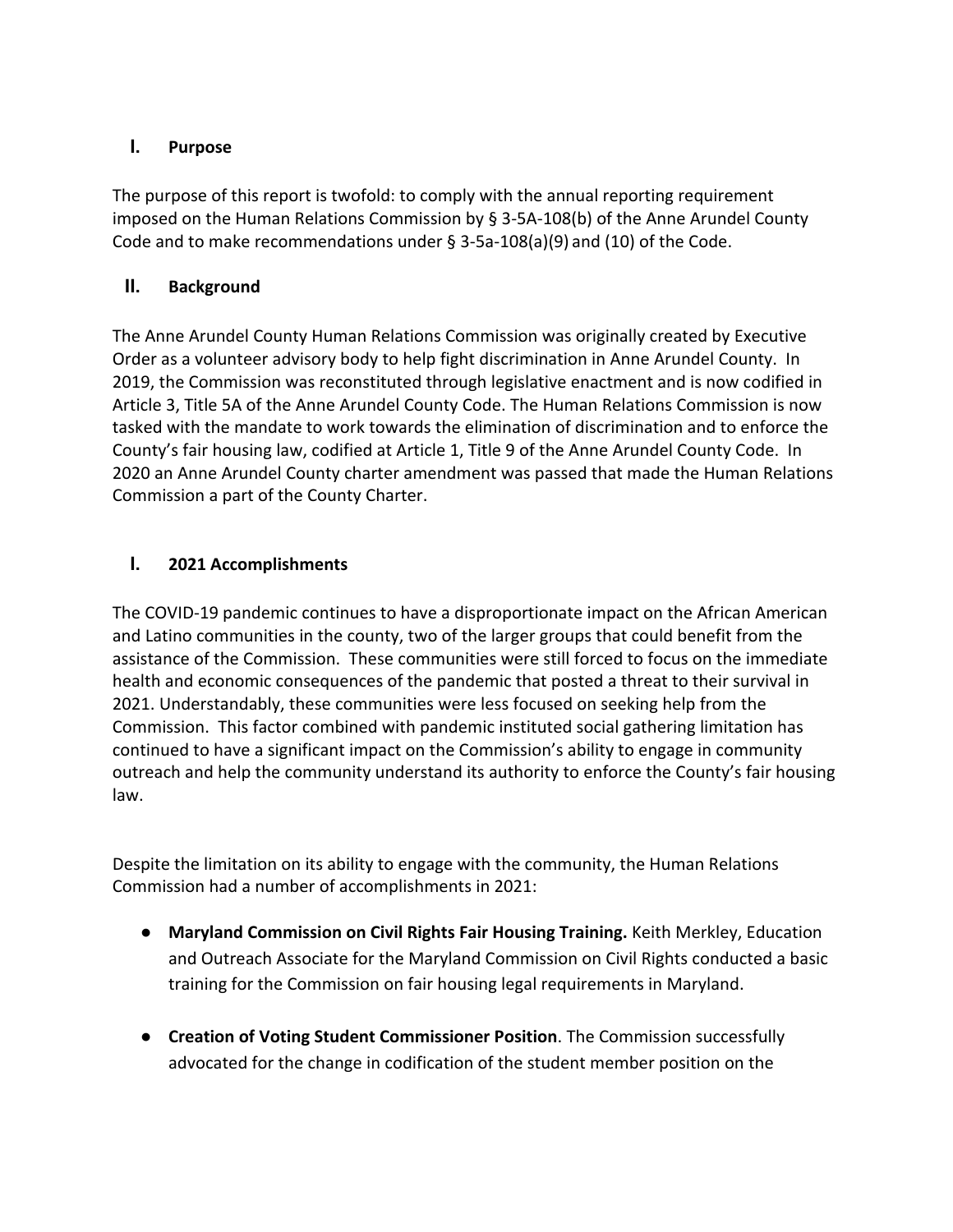Commission to full voting status to enhance the ability of the student Commissioner to impact Commission decisions.

- **Addition of Commissioner with Housing Expertise to Commission.** The Commission successfully advocated for an additional Commissioner to enhance the ability of the Commission to address housing discrimination complaints and fair housing issues.
- **Updates to Webpage**. As part of its ongoing outreach efforts to educate, communicate and engage with the community regarding the role of the Commission in enforcing the County's fair housing law and in combatting discrimination in the County, the Commission has recently translated our housing discrimination complaint form into Spanish and translated our Commission brochure into Spanish. Both translations will soon appear on our webpage.

#### ● **Inquiries, Complaints, and Incident Area**

The COVID-19 pandemic continued to reduce the number of inquiries and complaints made to the Commission. It is likely that fewer incidents of discrimination occurred in the County as COVID- 19 restrictions limited the interaction between people in the County but also likely that the pandemic prevented the reporting of any such incidents. As more people in the County became vaccinated, pandemic restrictions eased and children returned to the classroom, the number of reported incidents began to increase.

|            | Number of | Incident     | Number of      |
|------------|-----------|--------------|----------------|
| Month/Type | Incidents | Area         | Incidents      |
|            |           |              |                |
| January    |           |              |                |
| Racial     | 7         | Annapolis    | $\mathcal{P}$  |
| Religious  | 1         | Glen Burnie  | 3              |
| Sexual     | 1         | Hanover      | 1              |
|            |           | Pasadena     | 1              |
|            |           | Severna Park | $\overline{2}$ |
| Total      | 9         |              |                |
| February   |           |              |                |
| Anti-      |           |              |                |
| Semitic    |           | Annapolis    | າ              |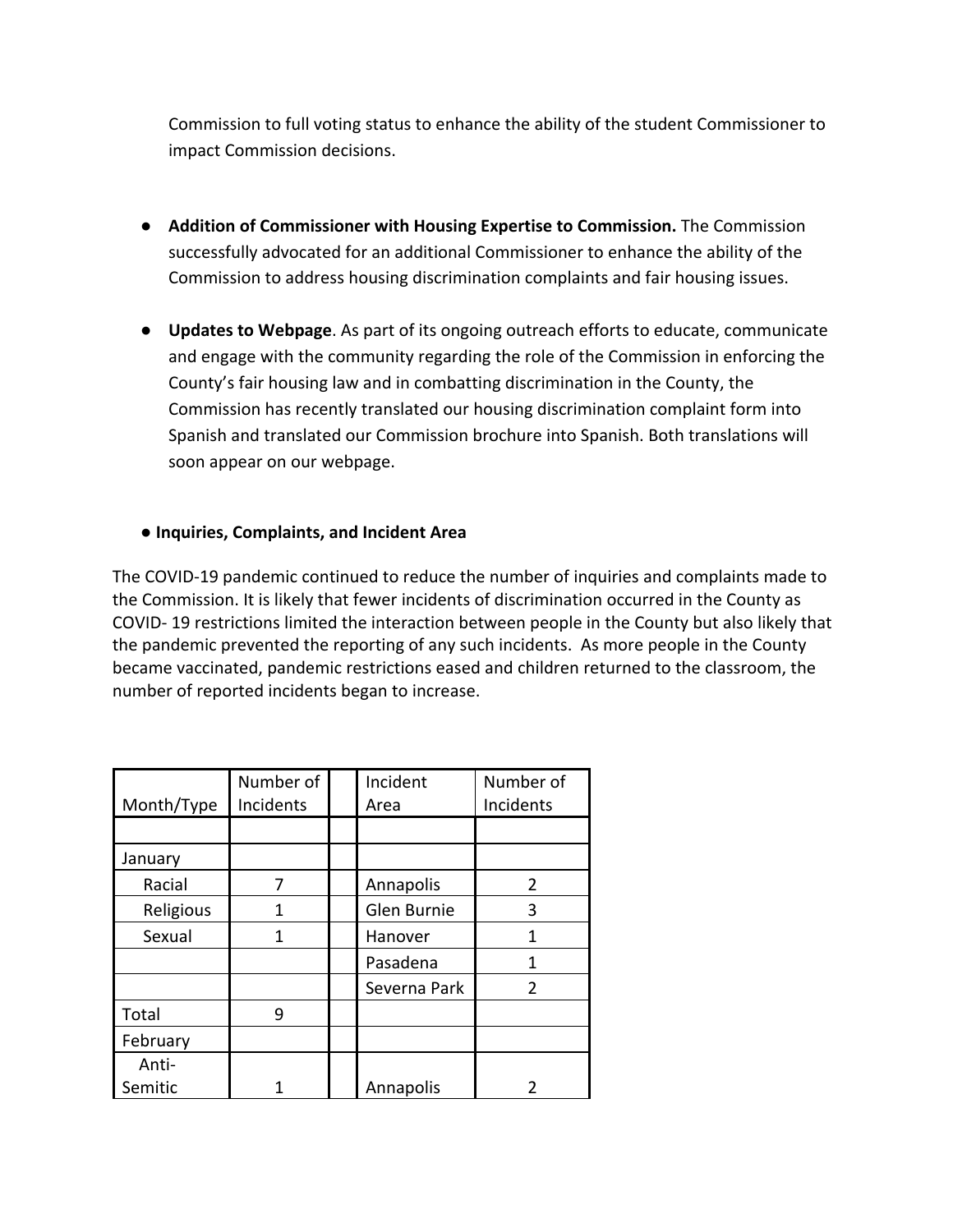|        |              | Brooklyn     |                         |
|--------|--------------|--------------|-------------------------|
| Racial | 6            | Park         | 3                       |
| Total  | 7            | Glen Burnie  | $\mathbf{1}$            |
| March  |              |              |                         |
| Ethnic | $\mathbf 1$  | Odenton      | 1                       |
| Total  | 1            |              |                         |
|        |              |              |                         |
| April  |              |              |                         |
|        |              | Brooklyn     |                         |
| Ethnic | 1            | Park         | 2                       |
| Racial | 9            | Edgewater    | 5                       |
|        |              | Glen Burnie  | 1                       |
|        |              | Severna Park | $\overline{2}$          |
|        |              | Severna Park | 4                       |
| Total  | 10           |              |                         |
| May    |              |              |                         |
|        |              | Brooklyn     |                         |
| Ethnic | 4            | Park         | 2                       |
| Racial | 10           | Glen Burnie  | 5                       |
|        |              | Harwood      | 1                       |
|        |              | Laurel       | $\overline{2}$          |
| Total  | 14           | Pasadena     | 4                       |
| June   |              |              |                         |
|        |              | Brooklyn     |                         |
| Racial | 13           | Park         | $\overline{2}$          |
|        |              | Deale        | 1                       |
|        |              | Glen Burnie  | 4                       |
|        |              | Hanover      | $\overline{\mathbf{c}}$ |
|        |              | Laurel       | $\mathbf{1}$            |
|        |              | Linthicum    | $\overline{1}$          |
|        |              | Pasadena     | $\mathbf 1$             |
| Total  | 13           | Shadyside    | $\mathbf 1$             |
| July   |              |              |                         |
| Ethnic | 3            | Annapolis    | $\mathbf 1$             |
|        |              | Brooklyn     |                         |
| Racial | 8            | Park         | $\mathbf 1$             |
| Sexual | $\mathbf{1}$ | Edgewater    | $\overline{1}$          |
| Total  | 12           | Gambrills    | $\mathbf 1$             |
|        |              | Glen Burnie  | 1                       |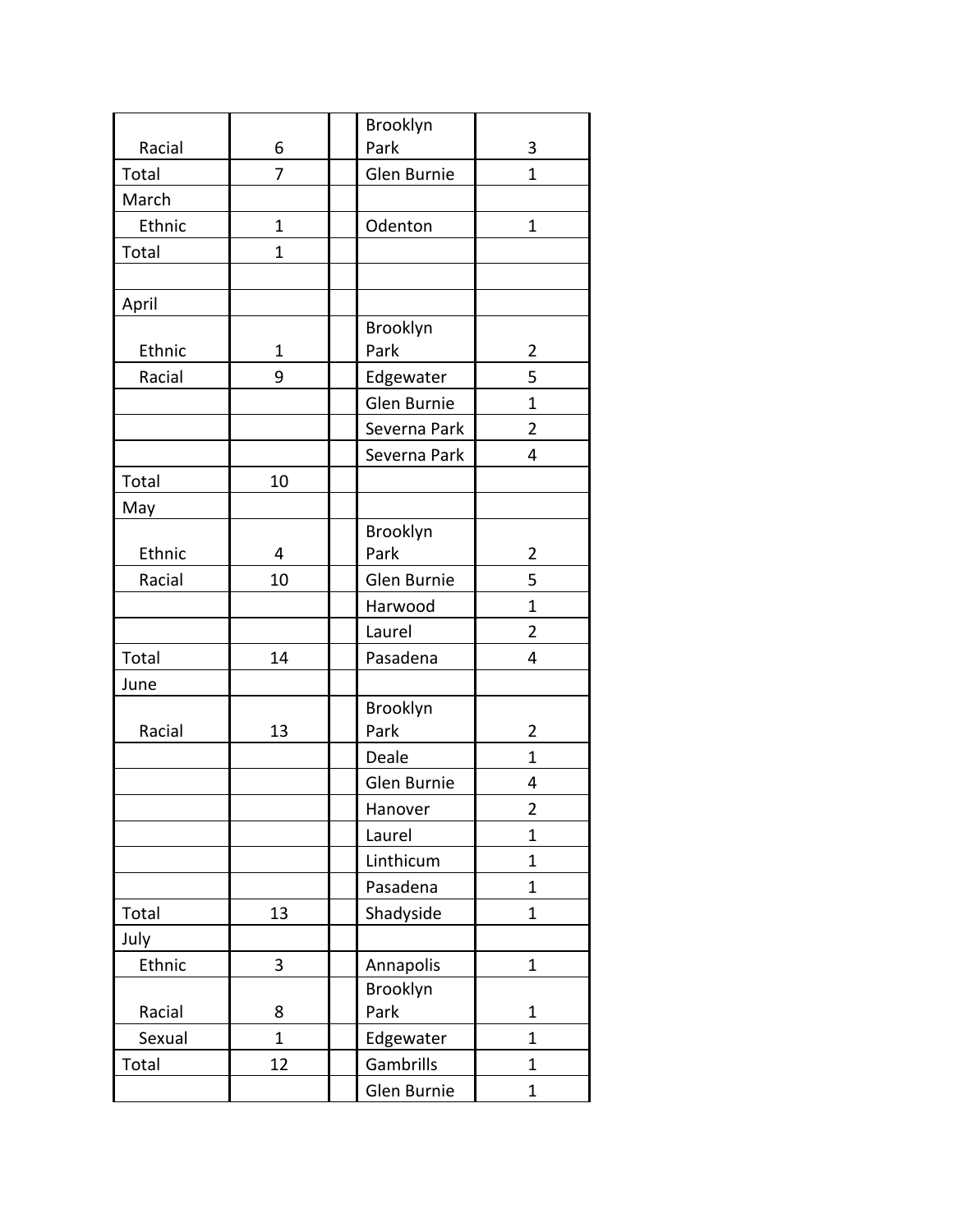|           |                | Laurel       | $\overline{2}$ |
|-----------|----------------|--------------|----------------|
|           |                | Linthicum    | $\mathbf{1}$   |
|           |                | Odenton      | 1              |
|           |                | Pasadena     | $\overline{2}$ |
|           |                | Severna Park | $\mathbf{1}$   |
|           |                |              |                |
| August    |                |              |                |
| Ethnic    | 2              | Annapolis    | 5              |
|           |                | Brooklyn     |                |
| Racial    | 15             | Park         | $\overline{2}$ |
| Total     | 17             | Crofton      | 1              |
|           |                | Glen Burnie  | 3              |
|           |                | Hanover      | $\mathbf{1}$   |
|           |                | Laurel       | $\mathbf{1}$   |
|           |                | Linthicum    | 3              |
|           |                | Millersville | $\mathbf{1}$   |
|           |                | Odenton      | 1              |
|           |                | Pasadena     | $\mathbf{1}$   |
|           |                | Severn       | $\mathbf{1}$   |
| September |                |              |                |
| Anti-     |                |              |                |
| Semitic   | 1              | Annapolis    | 5              |
|           |                | Brooklyn     |                |
| Ethnic    | 1              | Park         | $\mathbf{1}$   |
| Racial    | 13             | Crofton      | $\mathbf{1}$   |
| Sexual    | 3              | Glen Burnie  | 4              |
| Total     | 18             | Hanover      | $\mathbf{1}$   |
|           |                | Laurel       | $\overline{1}$ |
|           |                | Linthicum    | 1              |
|           |                | Odenton      | 1              |
|           |                | Pasadena     | $\overline{2}$ |
|           |                | Severna Park | $\mathbf{1}$   |
| October   |                |              |                |
| Ethnic    | 5              | Annapolis    | 3              |
| Racial    | 14             | Arnold       | $\mathbf 1$    |
|           |                | Brooklyn     |                |
| Sexual    | $\overline{2}$ | Park         | $\mathbf 1$    |
| Total     | 21             | Crofton      | $\overline{2}$ |
|           |                | Edgewater    | 1              |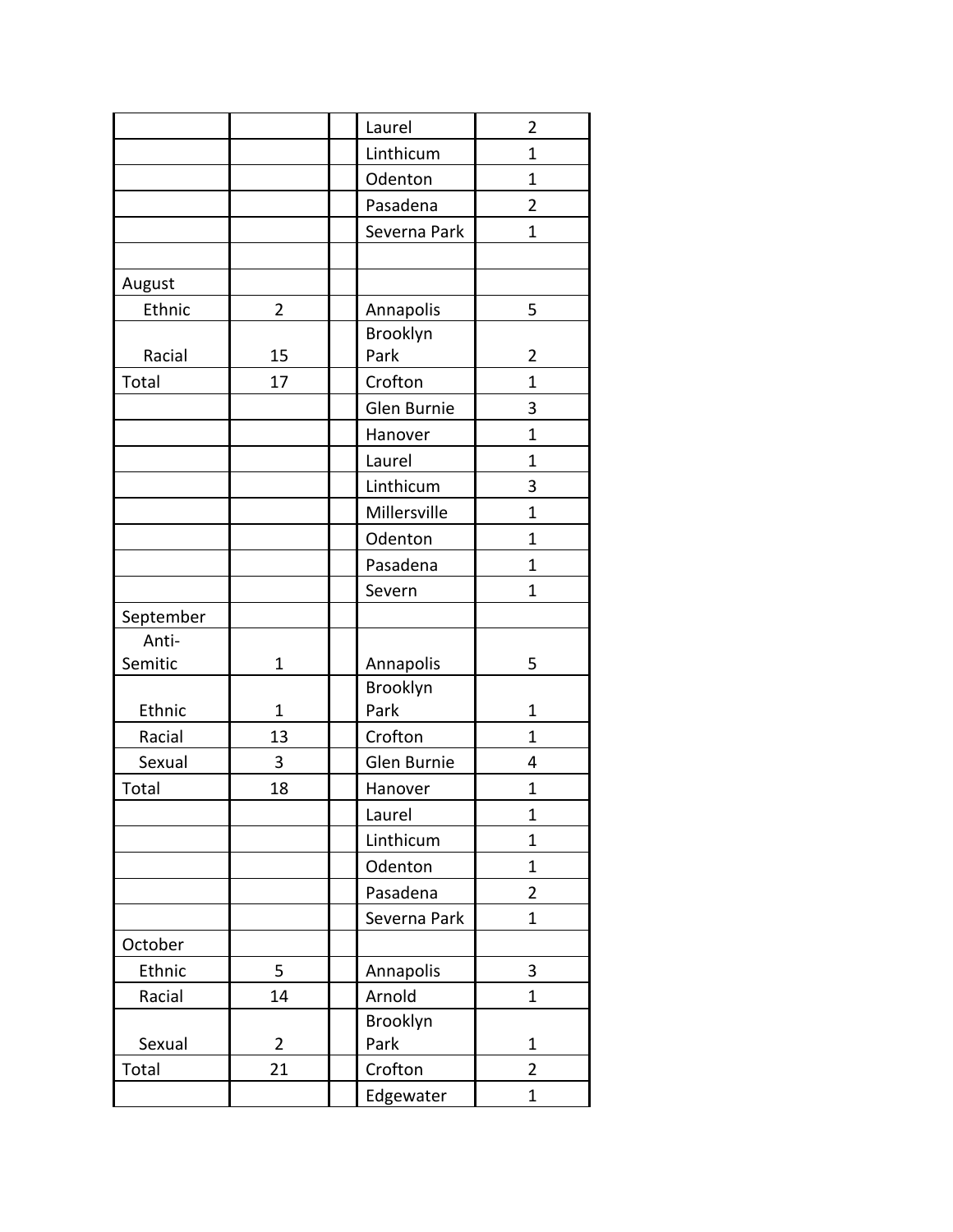|                    |                | Glen Burnie  | 3                       |
|--------------------|----------------|--------------|-------------------------|
|                    |                | Hanover      | $\overline{2}$          |
|                    |                | Laurel       | $\mathbf{1}$            |
|                    |                | Linthicum    | $\overline{1}$          |
|                    |                | Odenton      | $\overline{1}$          |
|                    |                | Pasadena     | 5                       |
| November           |                |              |                         |
| Anti-              |                |              |                         |
| Semitic            | 3              | Annapolis    | $\overline{\mathbf{c}}$ |
| Ethnic             | 1              | Crofton      | $\overline{2}$          |
| Racial             | 9              | Crownsville  | $\overline{1}$          |
| Sexual             | 3              | Edgewater    | $\overline{2}$          |
| Total              | 16             | Glen Burnie  | $\overline{4}$          |
|                    |                | Pasadena     | 4                       |
|                    |                | Severna Park | $\overline{1}$          |
| December           |                |              |                         |
| Anti-              |                |              |                         |
| Semitic            | $\overline{2}$ | Annapolis    | 3                       |
|                    |                | Brooklyn     |                         |
| Ethnic             | 3              | Park         | $\overline{2}$          |
| Racial             | 12             | Crofton      | $\overline{2}$          |
| Total              | 17             | Edgewater    | $\overline{1}$          |
|                    |                | Gambrills    | $\mathbf 1$             |
|                    |                | Glen Burnie  | 3                       |
|                    |                | Hanover      | $\overline{1}$          |
|                    |                | Linthicum    | $\mathbf 1$             |
|                    |                | Odenton      | $\mathbf{1}$            |
|                    |                | Pasadena     | $\mathbf 1$             |
|                    |                | Shadyside    | $\mathbf{1}$            |
|                    |                |              |                         |
| <b>Grand Total</b> | 155            |              |                         |

#### **III. 2022 Goals**

The Commission's 2022 goals include:

● Making better use of Facebook as a marketing/outreach tool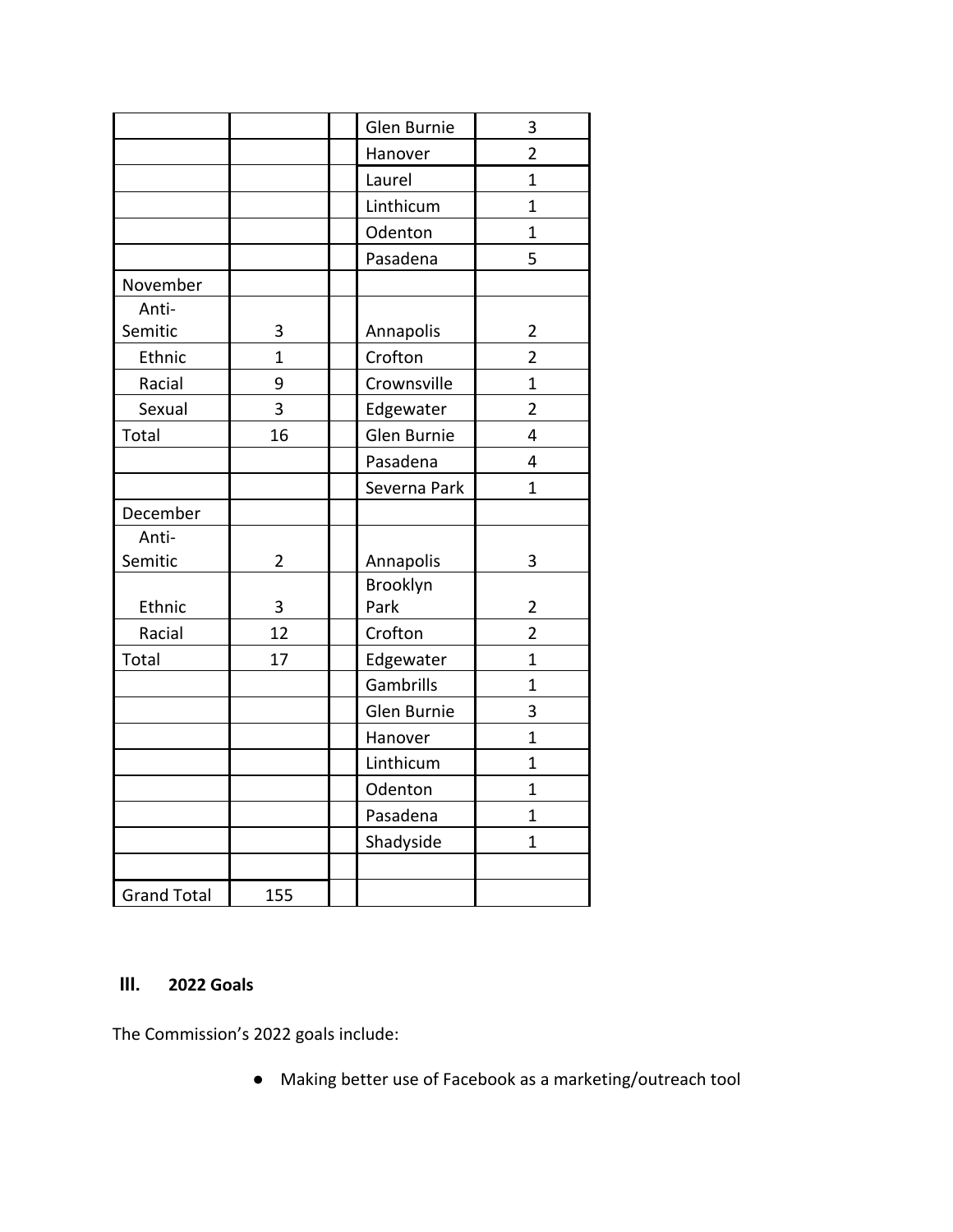- Make progress creating a General Inquiry Form and survey (of discriminatory experiences) for web page (collect data/analytics re: discrimination incidents in the County)
- Scheduling meetings/panel discussions with allies/community groups to introduce the HRC and our legislative mandate - share resources that we have that are available including inquiry form & survey
	- NAACP
	- CAAL
	- United Black Clergy
	- PFLAG
	- Annapolis Pride
	- Police Districts (Northern, Southern, Eastern, Western)
	- Councilmanic Districts

#### **IV. Recommendations**

#### **A. Fund the Human Relations Commission to Comply with Legislative Mandate**

In 2019, a watershed moment occurred in Anne Arundel County. For the first time in Anne Arundel County history, a County law, the fair housing law, was passed making it illegal to discriminate against constitutionally protected classes of people. Prior to the enactment of this law, the only recourse a victim of housing discrimination in Anne Arundel County had was to pursue redress through the Maryland Commission on Civil Rights or the U.S. Department of Housing and urban Development. Enacting the fair housing law in Anne Arundel County finally provided residents of Anne Arundel County with the same, long overdue, level of legal protection afforded to the residents of all the other counties in Central Maryland.

To enforce the new fair housing law, the County reconstituted the Commission. The Commission was tasked under § 3-5A-102 of the Code with promoting and enhancing "the ability of all Anne Arundel County residents to pursue their lives free of discrimination" and under § 3-5A-108(a)(1) and (2) with the power to "receive, mediate, and adjudicate complaints of discrimination in housing" and "initiate and investigate matters relating to discrimination in housing." As an all-volunteer body made up of County residents, the Commission is capable of fulfilling some of its legislated mandate, but not all of it.

The Commission is a critical part of the regulatory scheme devised by the County to enforce the County's fair housing law and to work towards the elimination of discrimination in the County. This approach to enforcing the fair housing law and fighting discrimination is similar to the approach taken by the other counties in Central Maryland.However, the principal distinction in the approach pursued by the other counties is that they provide the necessary funding and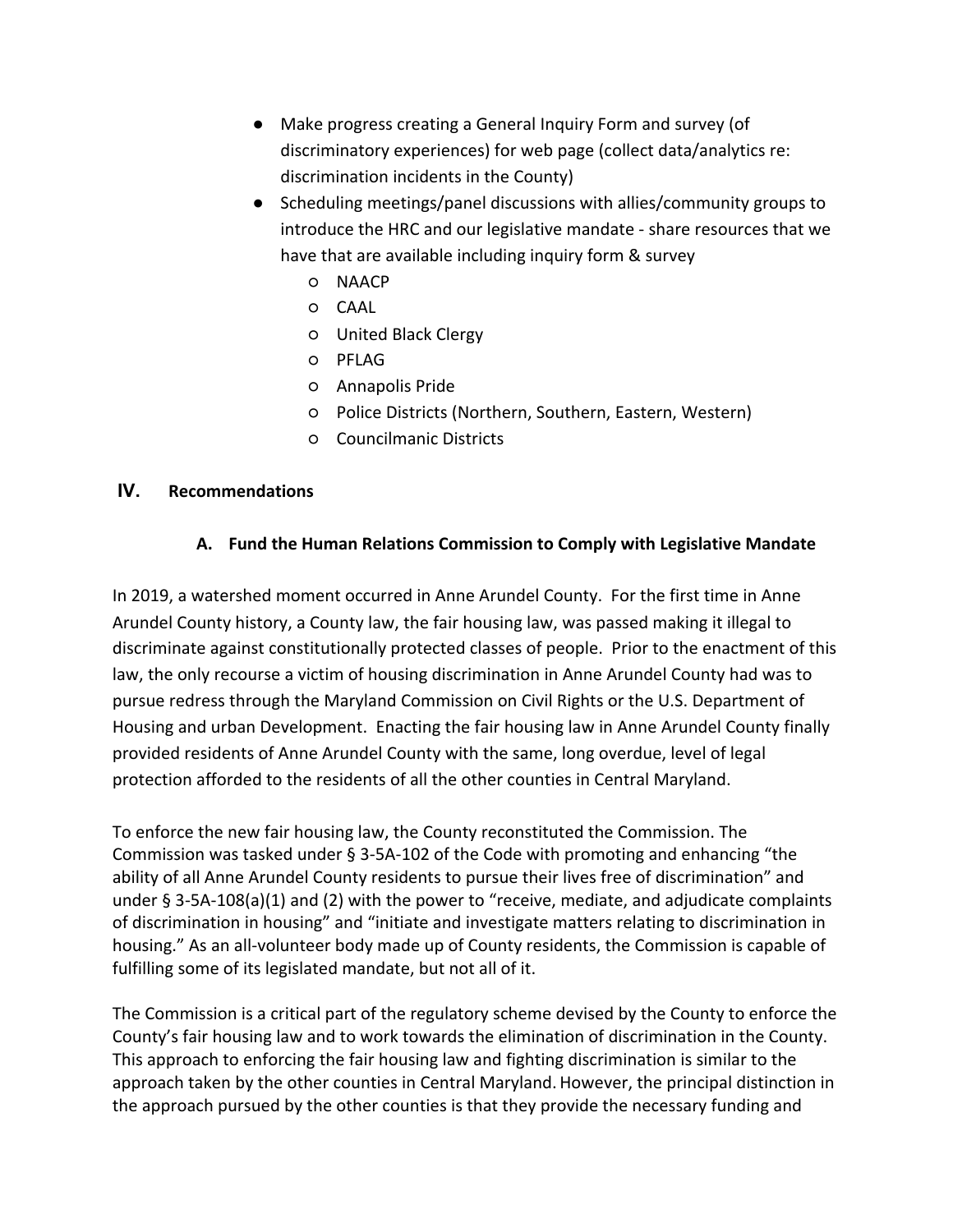staffing to support the work of volunteer commissions tasked with similar statutory enforcement responsibilities.

As it currently stands, Anne Arundel County's fair housing law is an unfunded mandate. Therefore, the Commission, predominantly relying on an all-volunteer group of Commissioners, is operating in a less than optimal manner.

As a part of the regulatory scheme created by the County to enforce its fair housing law and to counteract discrimination, the Commission plays a number of critical roles. Among these roles are compliance, imposing penalties for non-compliance and motivating compliance with the law through deterrence. In order to accomplish these roles, it is imperative for the Commission to be active in the County and strive to educate its constituency on the requirements of and their rights under the County's fair housing law. This constituency includes both residents and the housing industry (landlords, property management companies, real estate agents, etc.) of Anne Arundel County. Additionally, the Commission must be proactive in its efforts to advocate for the eradication of discrimination in the County in an era in which discrimination has become commonplace. This discrimination can be overt, but often it includes more subtle and nuanced expressions of bias.

Enacting the Anne Arundel County fair housing law and reconstituting the Commission was a good and necessary first step in ensuring that Anne Arundel County residents could live a life free of discrimination. However, more work needs to be done in order to make this dream a reality. Although the volunteer commissioners are committed to fulfilling the Commission's legislative mandate, as an all-volunteer body of 13 County residents, they cannot fully execute their responsibilities without greater support. Accordingly, the Commission recommends that funding be provided for hiring and Executive Direct and an Administrative Assistant to support the work of the commission.

The Commission recommends that the Executive Director of the Human Relations Commission be independent and work closely with the County Director of Diversity Equity and Inclusion. The title of Executive Director is recommended based on a sampling of comparable titles for similar positions in the Central Maryland area:

- Executive Director, Maryland Commission on Civil Rights (State of Maryland)
- Executive Director of Human Relations (Prince George's County)
- Director of Civil Rights & Equity (Baltimore City)
- Director of Human Rights (Montgomery County)
- Director of Human Relations (Frederick County)
- Human Rights Administrator (Howard County)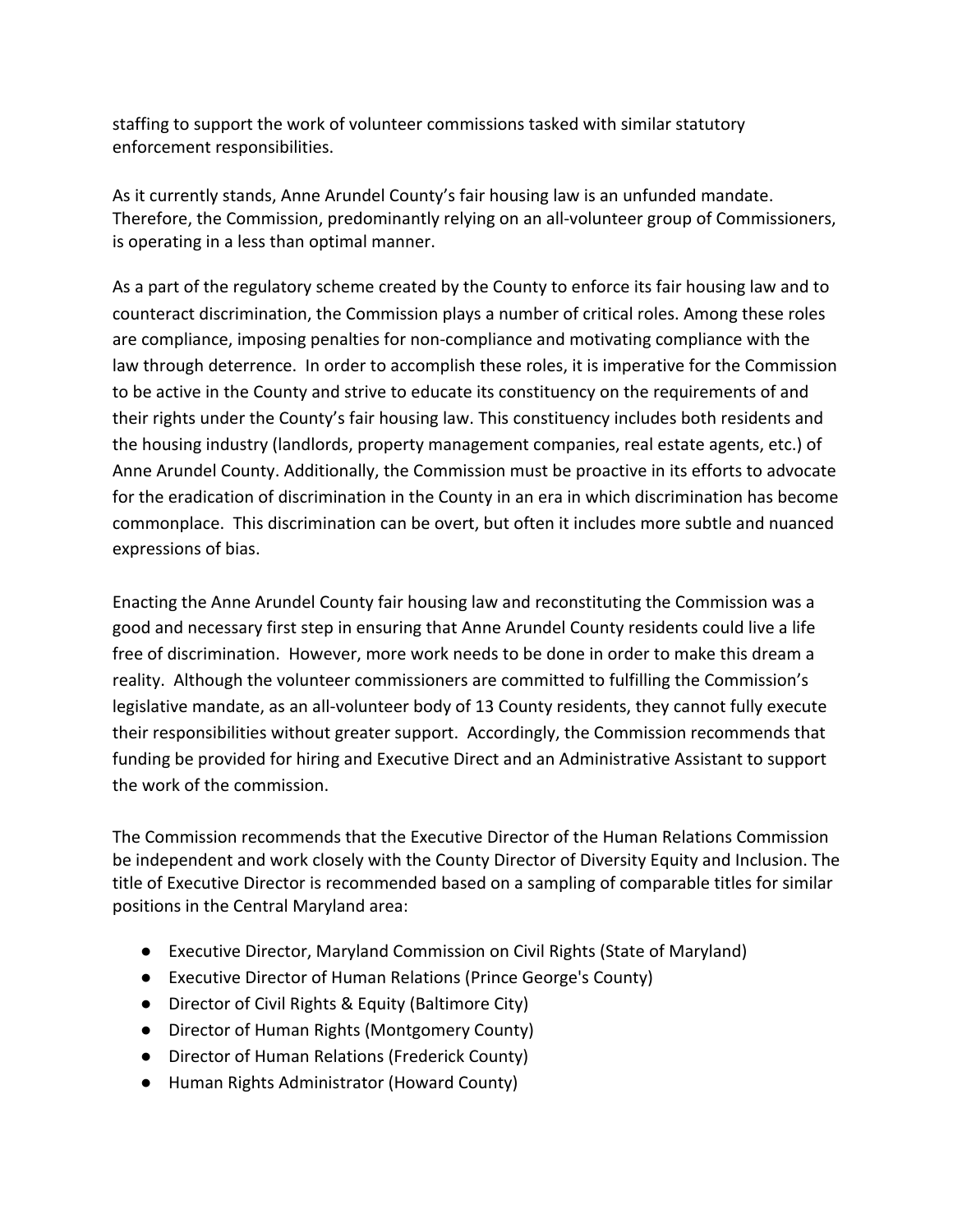Research regarding human relations director salaries performed by the Human Relations Officer and previously provided to the County Executive's Office revealed a salary range from \$117,000 to \$177,125. Examples of salaries varied from Baltimore City's Director of Equity & Civil Rights at approximately \$120,000 annual salary to Montgomery County's Director of Human Relations at approximately \$177,125 back in 2018. At a bare minimum, the Commission recommends that funding be provided at similar levels as the County Ethics Commission, for a full time Executive Director (Pay Grade EE-02 - \$67,853 - \$121,151) and an Administrative Assistant (Pay Grade EE-01 - \$37,507 - \$63,756). This funding request is appropriate as both Commissions are now part of the County Charter and both Commissions are tasked with administering and enforcing a County law. The Ethics Commission administers and enforces the County Public Ethics Law and the Human Relations Commission administers and enforces the County Fair Housing Law.

#### **B. Enact County Law Reforming Policing Practice**s

- HRC met with Chief Awad to discuss police reform
- HRC continues to call for the same reforms that were recommended by the HRC over the summer and posted on the HRC Web Page

#### **C. Enact County Law Requiring Equity Analysis Prior to Enacting New Legislation or Policies**

The Human Relations commission continues to support the contributions made by the Joint Commission to Eliminate the Opportunity Gap in its Committee Recommendations report. The Opportunity Gap Commission ("OGC") undertook a year-long process to address the persistent disparity in academic performance between white and Black Students, also knows as the opportunity gap. The OGC report acknowledges that the opportunity gap can be attributed to a number of conditions common to the lowest income neighborhoods in the County, including poverty, income inequality, unsafe housing, poor nutrition, and inadequate health care. For black students, structural and systemic racism perpetuates these inequities.

The OGC report notes that the opportunity gap occurs long before students enter the school system, and many of the structural and systemic problems are societal. For this reason, the school system, the county government, community organizations, and county residents must all be part of the solution. The OGC distilled the work of five subcommittees addressing education, systemic racism, discipline, family life, and curriculum into four priority recommendations:

1. Establish and empower an independent coalition of stakeholders, including those with lived experience of the issues, to provide ongoing review and oversight of structural and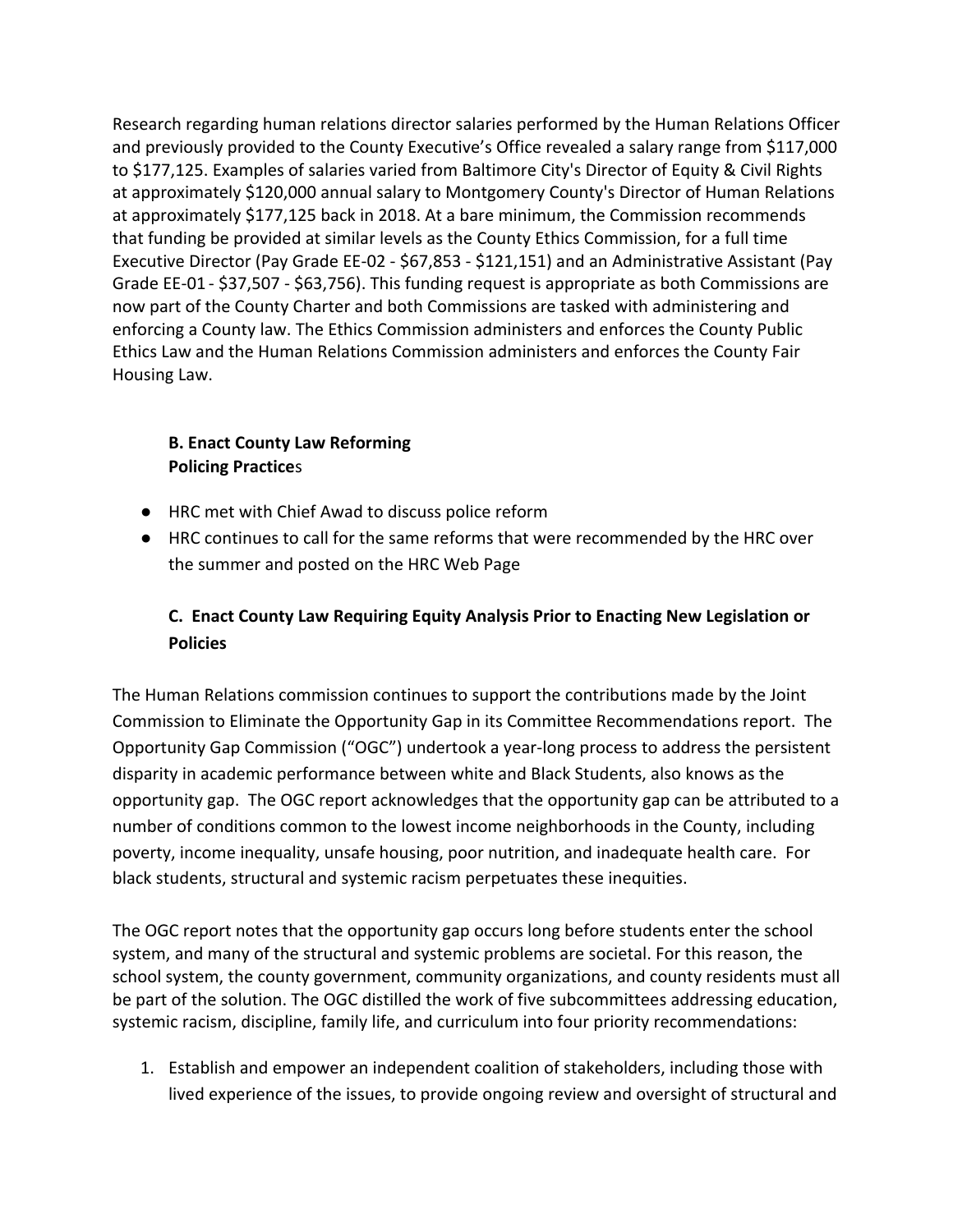systemic racism that contributes to the opportunity gap in AACPS and the County, and to recommend changes to address equity issues in academics and discipline.

- 2. Engage government agencies and community partners to mitigate the effects of social determinants of education in low-income communities, thereby increasing readiness for school and achievement throughout school.
- 3. Increase transparency and accountability by improving the public's ability to locate, read, and interpret available reports on progress toward opportunity gap goals.
- 4. Establish a practice within the Board of Education, the AACPS Central Office, the Anne Arundel County Government, and the Anne Arundel County Council of preparing a documented equity analysis to accompany all proposed policies and decisions.

The Human Relations Commission wholeheartedly agrees with the report's premise that the opportunity gap cannot be addressed without acknowledging that it is affected by multiple systems and worsened by structural and systemic racism. Only by working together can we close the gap. The Human Relations Commission endorses and supports the recommendations made by the Opportunity Gap Report in furtherance of its mandate to eradicate all forms of discrimination in Anne Arundel County. The Human Relations Commission further recommends that the County Council and County Executive enact legislation requiring the preparation of an equity analysis to accompany all proposed County legislation before it is enacted or before policies are implemented.

#### **D. Implement Countywide Workforce Diversity Policy**

The Commission continues to recommend that the County formally adopt a policy to increase the recruitment and retention of underrepresented groups employed the County government workforce like the policy of the Anne Arundel County Public Schools. As part of this policy, the County should disclose on a yearly basis demographic data regarding County employees and hiring practices and set hiring goals for achieving a workforce representative of County demographics. This policy can be implemented without the need for legislation and will serve as a concrete demonstration of the County's commitment to fight racism and discrimination.

#### **E. Implement a Minority and Small Business Set Asides Policy**

The Commission continues to recommend that the County formally adopt a policy committing to enhancing competitive opportunities for minorities and small business enterprises competing for County contract awards. The Commission supports the County's Minority and Small Business Enterprise (MSBE) program, which was created as a recognition of the strong and diverse business community that represents the broader socio-economic makeup of Anne Arundel County, and the awareness that all citizens can benefit from an effective minority and small business enterprise program. The Commission urges the County to formalize this program into a policy requiring the disclosure, on a yearly basis, of demographic data regarding contract awards to minority and small businesses. This is another policy that can be implemented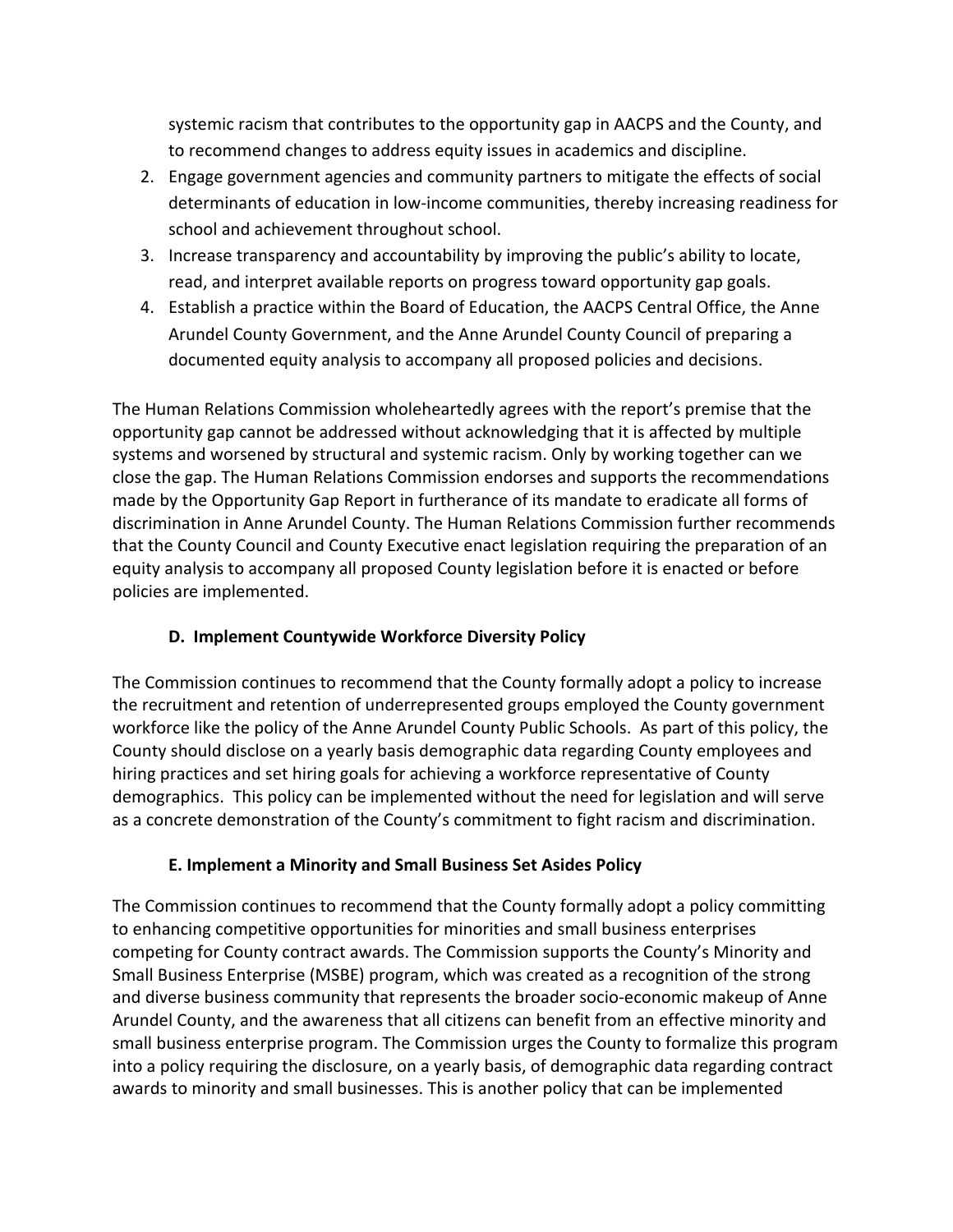without the need for legislation and will serve as a concrete demonstration of the County's commitment to fight racism and discrimination.

#### **F. Create Commission or Committee Against Hate Violence by Executive Order**

The Commission continues to recommend that the County Executive create through executive order a Commission or Committee to combat hate bias incidents in the County. The *State of Maryland 2018 Hate Bias Report* issued by the Maryland State Police found that Anne Arundel County reported 78 hate crimes and bias incidents. In doing so, Anne Arundel County earned the ignominy of reporting more hate/bias incidents than any other County in the State of Maryland. The *State of Maryland 2019 Hate Bias Report* found that the County reported 81 hate crimes and bias incidents, the second greatest number in the State of Maryland. This is a serious problem that needs the focused attention of a standalone Committee or Commission.

Hate crimes and bias incidents, unlike other types of discriminatory, racist, or bigoted acts, have a far-reaching social impact. This is because the hate crime or bias incident, whether intentional or not, sends a message to an entire group of people that are not welcome and are not safe in a specific neighborhood, community, school, workplace, or other environment. By Committing a hate crime or bias incident against an individual based on the individual's minority group status, the hate crime or bias incident sends the message that other members of the individual's community should also feel threatened by the attack. Thus, the hate crime or bias incident victimizes not only the individual but also other members of that individual's group. Individuals from the targeted group may thereafter think twice before traveling in, visiting, relocating to or otherwise having anything to do with a particular area where the hate crime or bias incident occurred. To compound the matter, hate crimes and bias incidents also generate a general mistrust and other feelings of ill-will towards the police and other governmental authorities, who are seen as unable to remedy the situation or sympathetic in favor of hate crime/bias incident perpetrators.

Most hate crimes and bias incidents are carried out by otherwise law-abiding people. They are spurred on to act based on hate because of their personal prejudice or disdain for people who are different or whose differences are perceived as a threat and their perception that society sanctions attacks on certain groups in the community. Experts who have studied hate concur that, when it comes to hate crimes, bias incidents and discrimination, apathy is viewed as acceptance by the perpetrators, the victims and the public. The best way to combat this perception that society sanctions attacks on certain groups of people in our communities is by creating a Commission or Committee focused on the task of counteracting hate and bias incidents in the County by working to implement the recommendations made by the Southern Poverty Law Center in their Community Response Guide:

● **Act:** When confronted with acts of hatred, apathy by our community will be interpreted as acceptance by the perpetrators, the public and the victims of hate. This Commission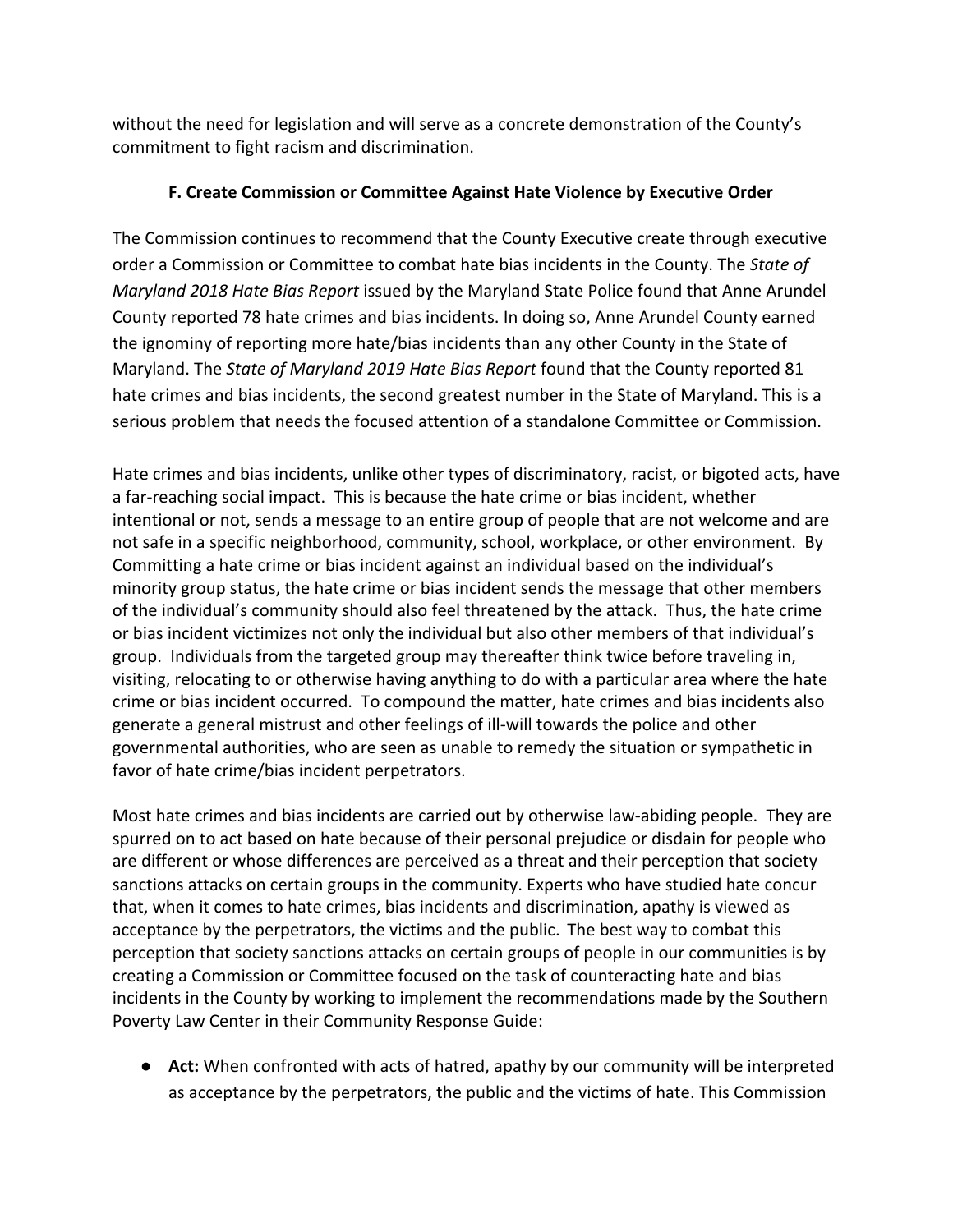or Committee would provide leadership and help victims of hate and their respective communities take appropriate action to demonstrate that hate is not tolerated in Anne Arundel County.

- **Join Forces:** This Commission or Committee will connect with allies from churches, schools, clubs, and other civic groups. It will work to create diverse community coalitions including children (where appropriate), police, and the media and gather constructive ideas from everyone on how to respond to hate and bias incidents.
- **Support the Victims:** This Commission or Committee will offer an invitation to connect and provide support to victims of hate and bias incidents through a partnership with the County Police Department. Although support is currently provided to crime victims, when an incident does not arise to the level of a hate crime and is only considered a bias incident no support is currently available to victims.
- **Speak Up:** The Commission or Committee will help expose and denounce hate crimes and bias incidents on behalf of the County government and the residents of Anne Arundel County.
- **Educate the Community:** This Commission or Committee will offer an invitation to connect and provide support to victims of hate and bias incidents through a partnership with the County Police Department. Although support is currently provided to crime victims, when an incident does not arise to the level of a hate crime and is only considered a bias incident no support is currently available to victims.
- **Create an Alternative:** In the event that a hate group plans to rally in Anne Arundel County, the commission or Committee would organize a counter demonstration against the hate all the while avoiding direct confrontation with participants in the hate rally.
- **Galvanize the Support of Local Elected Officials and Community Leaders:** The commission or Committee would work to build relationships with local leaders that could be mobilized to publicly oppose hate/bias incidents in the community when they occur.
- **Stay Engaged:** The Commission or Committee would work to promote acceptance of people with differences and address bias before another hate crim can occur.
- **Teach Acceptance:** The Commission or Committee would organize, promote, and lead educational initiatives that each tolerance and acceptance in order to combat bias and stereotypes that are too frequently learned at home.
- **Dig Deeper:** The Committee or Commission would explore further opportunities to education and combat biases and stereotypes and would look for opportunities to join the fight to dismantle systemic racism, bigotry and bias.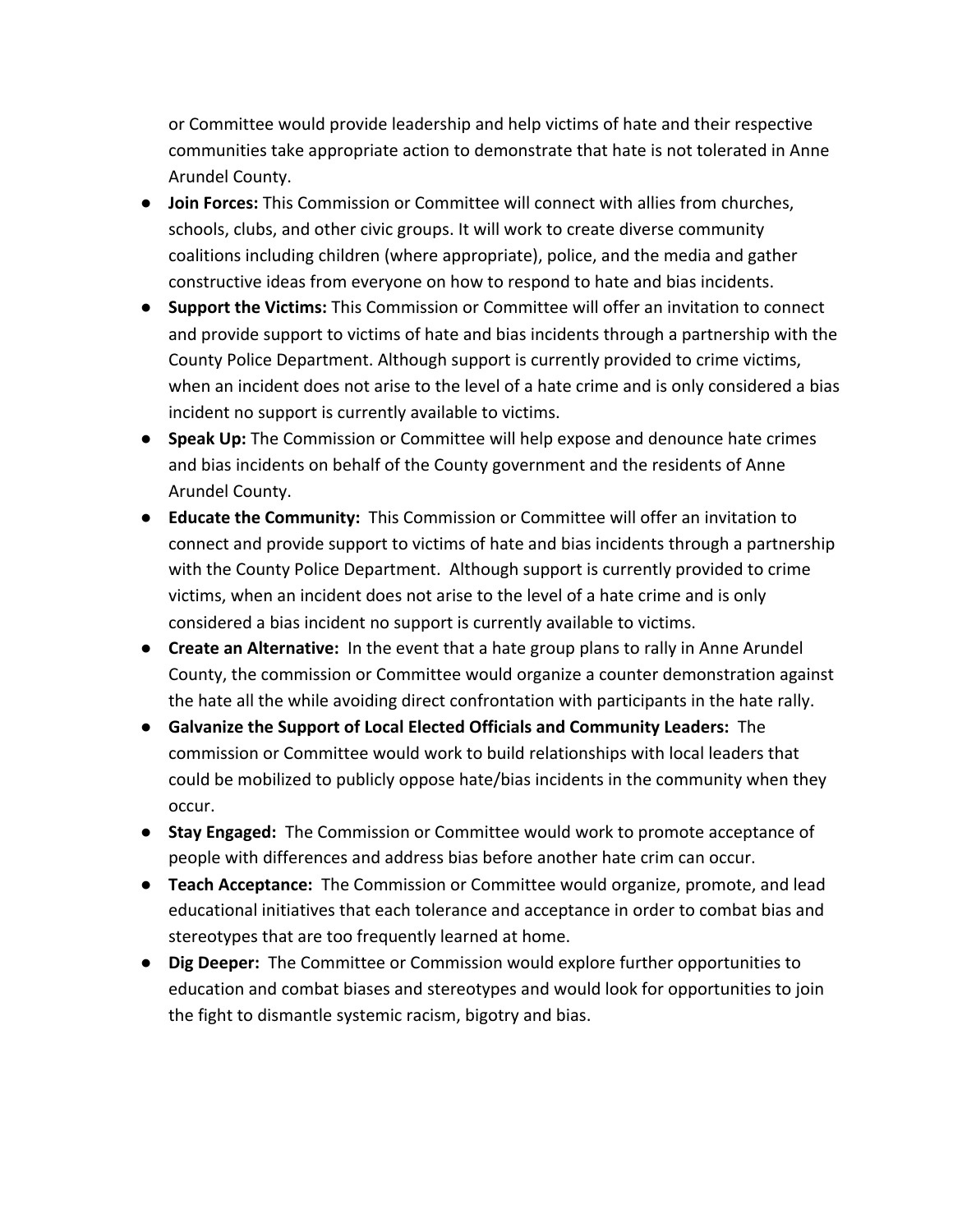Creating a Committee or Commission focused on counteracting hate crimes and bias incidents in Anne Arundel County will send a strong message to hate groups and individuals who are inclined to act on their personal prejudice based on a disdain or fear of those who are different, that the County does not sanction intolerance.

#### **G. Provide Support for the Commission to Collect Data from County Residents Regarding their Personal Experiences Regarding Discrimination**

The large number of hate/bias incidents reported in Anne Arundel County is evidence that individuals who are part of minority groups in the County are victims of discriminatory animus. We know from anecdotal evidence collected by community groups that residents of Anne Arundel County complain with too much regularity of having their civil rights violated. However, no one in the County is aware of the full extent of the malevolent behavior motivated by hate, bias and bigotry targeted at individuals in a minority group status or legally protected classes.

Central to the legislatively mandated mission of the Commission is that it "promote and enhance the ability of all Anne Arundel County residents to pursue their lives free of discrimination." Further, the Commission is empowered to "collect, research, assemble, analyze, and disseminate data . . . to assist in the elimination of discrimination". However, the Commission does not possess the requisite expertise or ability to meaningfully collect the data or analytics that are necessary to fully understand the extent to which unlawful discrimination is a problem in Anne Arundel County. Recently the Commission has had discussions with County data experts to find ways to display more data for the Commission and the public to review and analyze.

#### **I. Commission Membership**

- Oluwatosin Agboola (November 2019 Present) Recommended by Council Member Lacey (District 1)
- Lakisha Hatcher (October 2020 Present) Recommended by Council Member Pickard (District 2)
- Faye Gaskin (November 2019 Present) Recommended by Council Member Volke (District 3)
- Eugene Peterson (November 2019 Present) Recommended by Council Member Pruski (District 4) Chair (June 2, 2021 to present). Recommended by County Executive Pittman
- Khaled Sayed (November 2019 Present)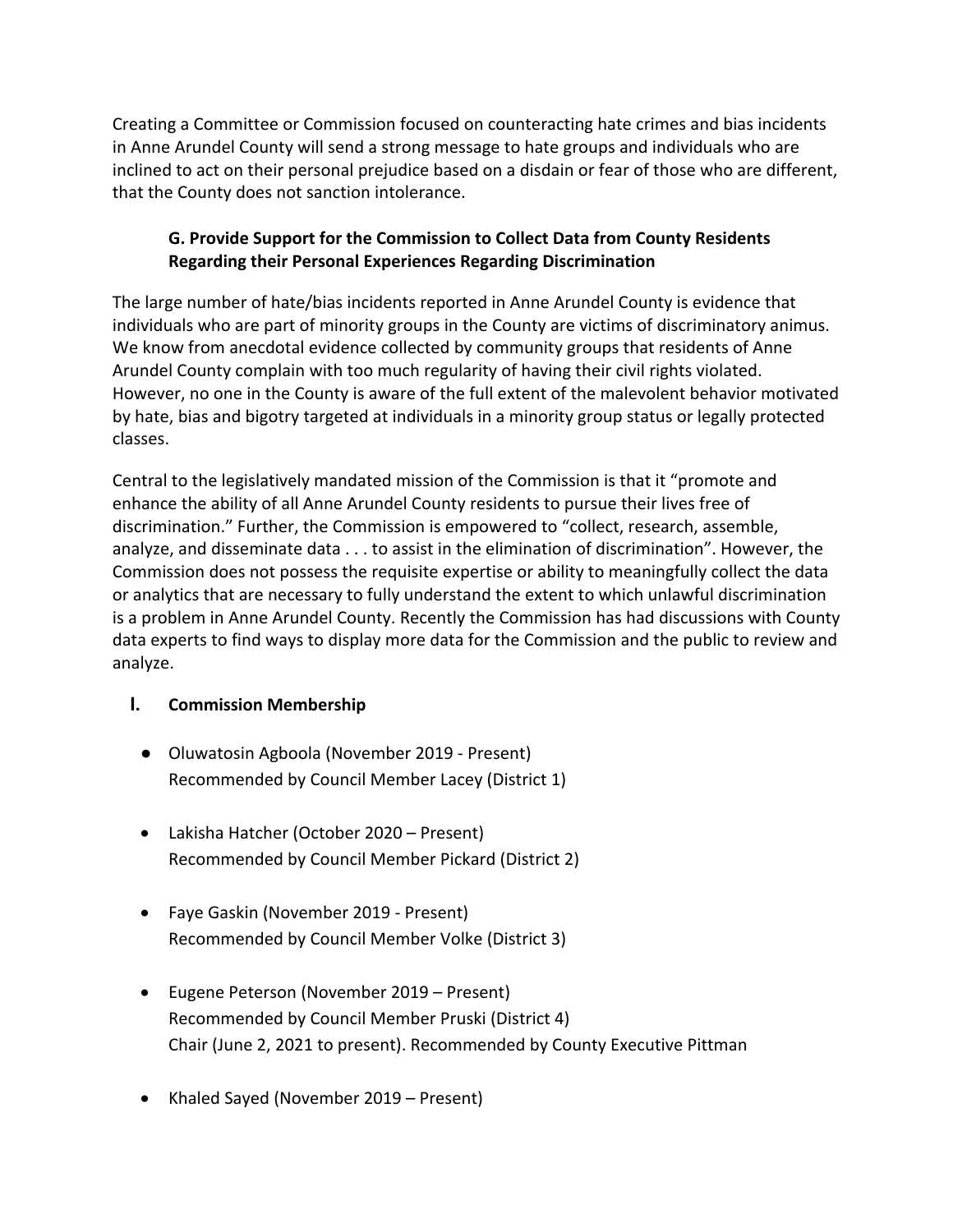Recommended by Council Member Fiedler (District 5)

- Katy Laurel Edwards (July 22, 2021 November 17, 2023) Recommended by Council Member Rodvien (District 6)
- Jikaela Call (June 23 2021 November 17 2024) Recommended by Council Member Haire (District 7)
- Marc Apter (November 2019 Present) Recommended by County Executive Pittman
- Mary Dadone (November 2019 Present) Recommended by County Executive Pittman
- Tara Kim Recommended by County Executive Pittman
- **•** Erin Shearman Karpewicz Recommended by County Executive Pittman
- Joseph Clapsaddle (December 2020 Present) Recommended by County Executive Pittman
- Laura Languidey Farinas (October 6 2021 November17 2024) Recommended by County Executive Pittman
- Asha Smith (July 22 2021 Present) Ex-Officio and Human Relations Officer